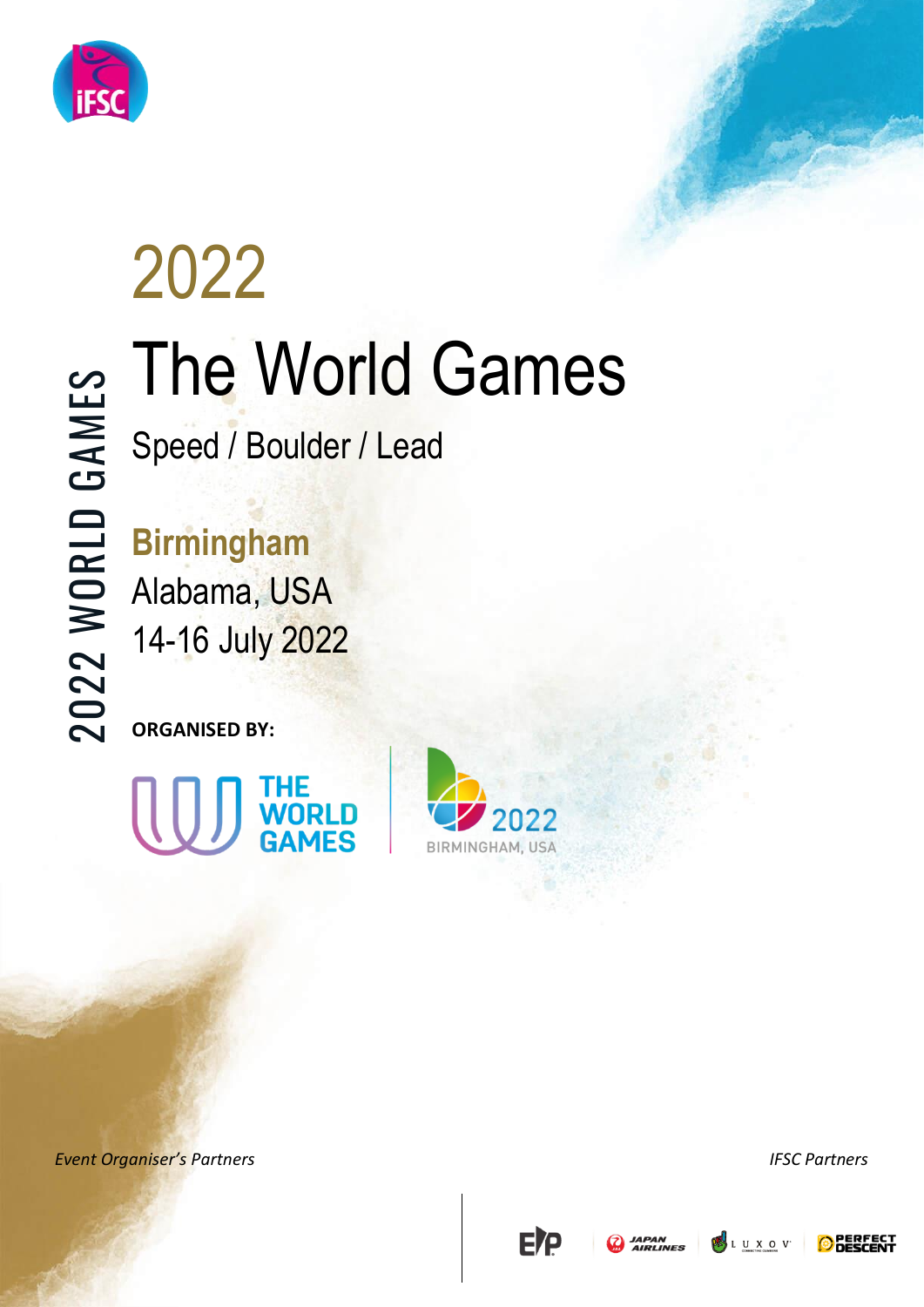

## 2022 WORLD GAMES 2022 WORLD GAMES

#### **TABLE OF CONTENTS**

| <b>2. IFSC OFFICIALS</b>                                     | 3  |
|--------------------------------------------------------------|----|
| <b>3. REGISTRATION</b>                                       | 3  |
| <b>4. PRE-EVENTS REGULATION</b>                              | 3  |
| <b>5. CONFIRMATION OF ATTENDANCE</b>                         | 4  |
| <b>6. PROVISIONAL PROGRAMME &amp; MEETINGS</b>               | 5  |
| <b>7. COMPETITION INFORMATION &amp; VENUE</b>                | 7  |
| <b>8. TRAINING FACILITIES</b>                                | 7  |
| 9. ACCREDITATION AND MEALS                                   | 8  |
| <b>10. ACCOMMODATION AND TRANSPORTATION</b>                  | 9  |
| <b>11. TICKETS</b>                                           | 9  |
| <b>12. VISA &amp; TRAVEL INFORMATION TRAINING FACILITIES</b> | 11 |
| <b>13. MEDICAL INFORMATION</b>                               | 12 |

**E/P** 

**A** JAPAN

**1. ORGANIZATION 3**



LUXOV

**O** PERFECT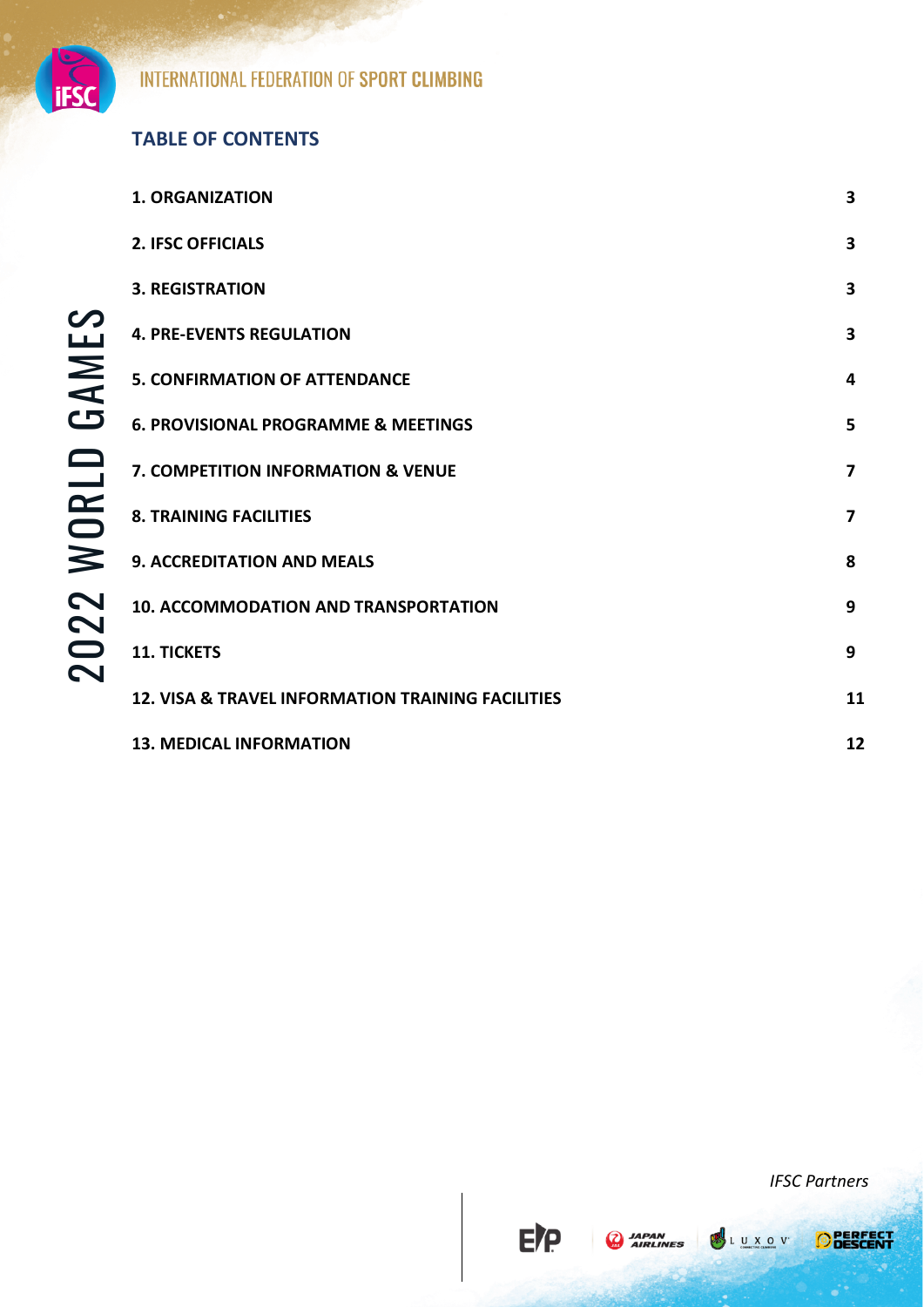

#### **1. ORGANISATION**

#### **Organiser**:

International World Games Association (IWGA) The World Games 2022 Birmingham Organizing Committee (BOC)

#### **Organiser Website**:

[https://www.theworldgames.org](https://www.theworldgames.org/) [https://twg2022.com](https://twg2022.com/) **Organiser's Event Bulletin**  <https://www.theworldgames.org/files/wg2022/TWG%202022%20-%20Bulletin.pdf?1655720054> **TWG event page on IFSC Website:**  <https://www.ifsc-climbing.org/index.php/2-uncategorised/467-world-games-birmingham-2022>

#### **2. IFSC OFFICIALS**

**Technical Delegate**: Graeme Alderson (GBR), +44 794 9024498, [graeme@climbingworks.com](mailto:graeme@climbingworks.com) **Jury President**: Johannes Altner (GER) **Judge**: Wing Leung (Nelson) Lam (HKG) **Chief Routesetter Boulder:** Martin Hammerer (AUT) **Routesetters Boulder:** Hiroshi Okano (JPN), Tode Katiyo (AUS) **Chief Routesetter Lead:** Chrstian Bindhammer (GER) **Routesetters Lead:** Matthias Woitzuck (AUT), Brad Weaver (USA)

#### **3. REGISTRATION**

**Licenses**: Only qualified athletes to The World Games and team officials with a valid IFSC international license are allowed to participate in the competition.

**Registration/Accreditation System**: The Electronic Management System (EMS) by Swiss Timing is the official registration platform for The World Games 2022. The IFSC registers qualified athletes and team officials into the EMS.

**Deadline:** The deadline for EMS registration (long-list) is **31 March 2022**. The short-list registration deadline is **31May 2022.** 

#### **4. PRE-EVENT REGULATIONS**

Please refer to *10. Visa & Travel information* and *11. Medical information* of this document for the updated information.

FIP

 *IFSC Partners*

**PSLUXOV** 

**O**RESCH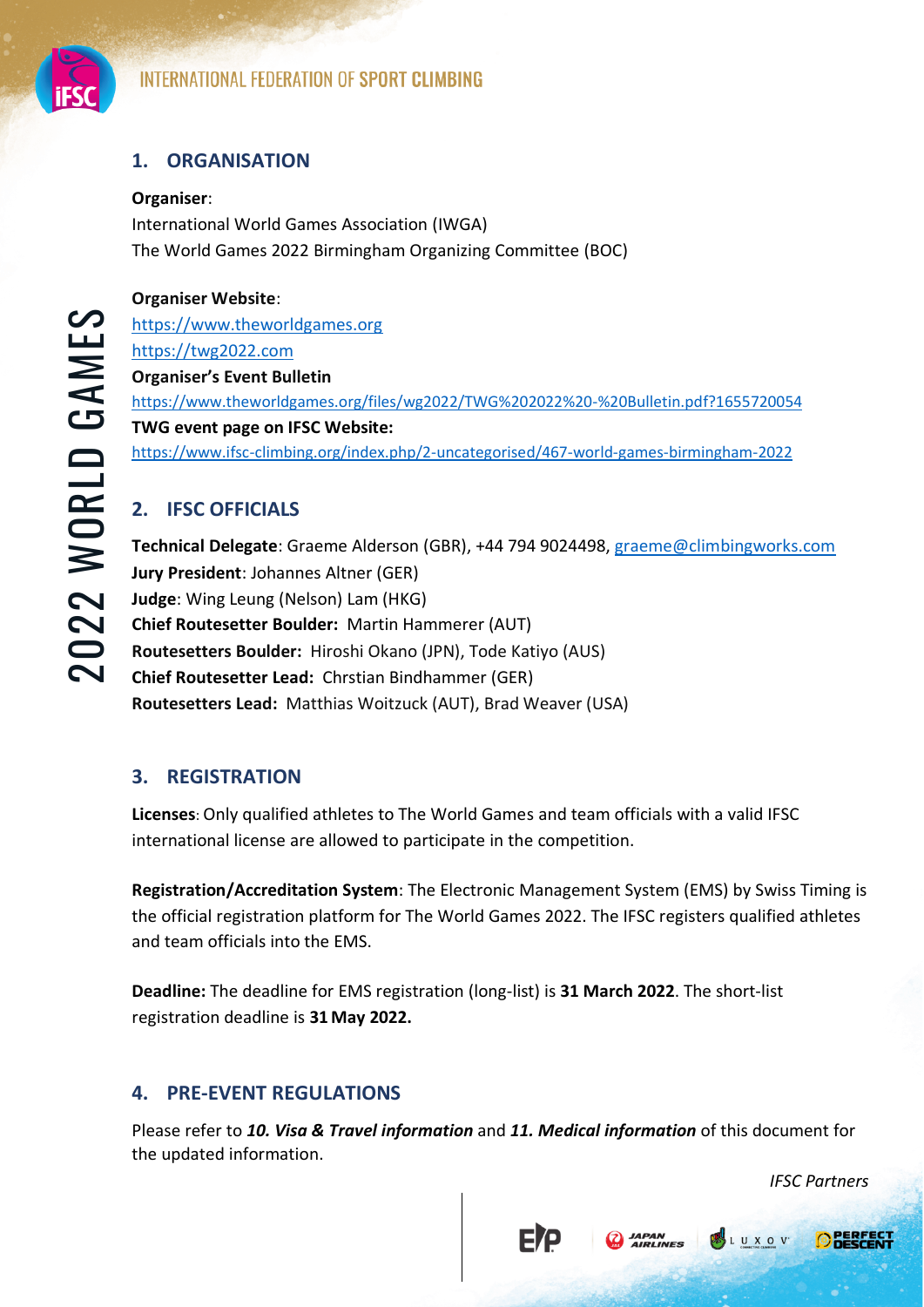

#### **5. CONFIRMATION OF ATTENDANCE**

Participation of all Team Members shall be confirmed to the Technical Delegate:

For Speed discipline:

**from 5:00 to 6:00 PM (UTC -5) at the Athletes' Village – University of Alabama-Birmingham (UAB) on July 13**, to be followed by the Technical Meeting

For Boulder, Lead disciplines:

**from 3:00 to 4:00 PM (UTC -5) at the Athletes' Village – University of Alabama-Birmingham (UAB) on July 14**, to be followed by the Technical Meeting

#### **Delayed Arrival**

In the case of late arrival please contact the IFSC Technical Delegate as soon as possible.

#### **Technical Meeting**

**Event Organizer Constrained Solution**<br> **Event Organizer Solution** and Article Solution of the Athletes' Village – University of Alabama-Birmingham<br> **Event Organizer Article Solution** in the case of late arrival please con Technical Meeting for **Speed** discipline will be organized at the **Athletes' Village – University of Alabama-Birmingham (UAB)** on **July 13 at 6:00 PM (UTC -5**) where only 1 (one) Team Official per team will be allowed.

Technical Meeting for **Boulder, Lead** disciplines will be organized at the **Athletes' Village – University of Alabama-Birmingham (UAB)** on **July 14 at 4:00 PM (UTC -5**) where only 1 (one) Team Official per team will be allowed.

FIP

**A** JAPAN

*\*Exact location (TBC) at the UAB to be updated.* 

**OBECH** 

LUXOV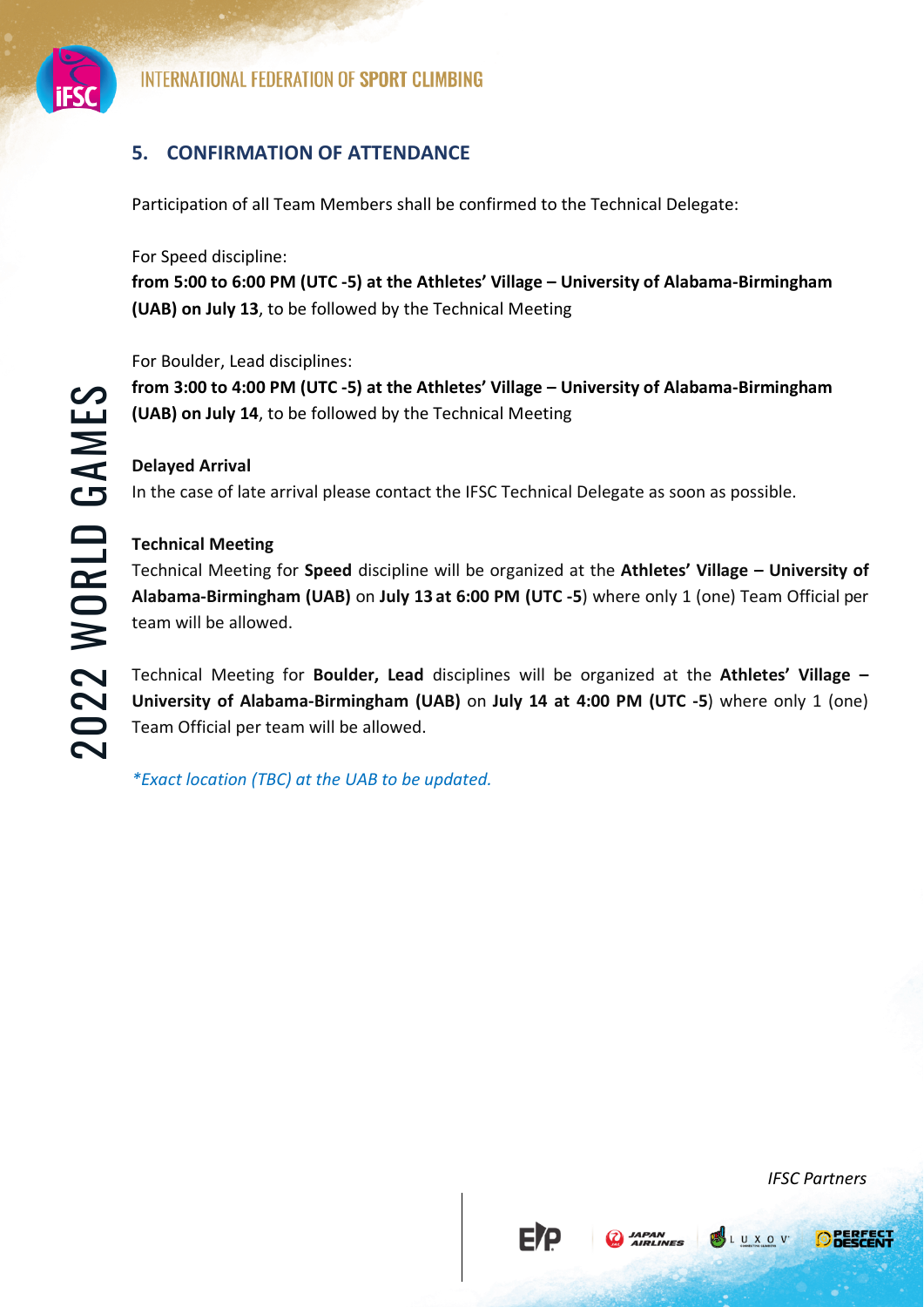

#### **6. PROVISIONAL PROGRAMME & MEETINGS**

**Online Technical Meeting:** Monday 4 July 2022 , 14:00 (UTC +2) **[Click here to join the meeting](https://teams.microsoft.com/l/meetup-join/19%3ameeting_ZGY1ZDIyYTMtM2M1YS00M2Y2LWE2ZWItOTM4MWQ4OThjNjM4%40thread.v2/0?context=%7b%22Tid%22%3a%223390a9a2-7775-4b2e-ac37-a47c9bd39a59%22%2c%22Oid%22%3a%22137ea9e4-1821-4b70-885c-72afd2fb5b36%22%7d)**

| 6:00 PM                       | <b>Technical Meeting Speed</b>                        |
|-------------------------------|-------------------------------------------------------|
|                               | Athletes' Night organized by BOC                      |
| Thursday 14 July 2022 - SPEED |                                                       |
| 10:00 AM                      | Men's and Women's Speed warm-up opens                 |
| 11:20-11:50 AM                | Men's then Women's Speed practice                     |
| 12:00-12:40 PM                | Men's then Women's Speed qualifications               |
| 4:00 PM                       | <b>Technical Meeting Boulder, Lead</b>                |
| 6:00 PM                       | Men's then Women's Speed finals warm-up<br>opens      |
| 7:00-7:40 PM                  | Men's then Women's Speed finals                       |
| Followed by                   | <b>Awarding Ceremony</b>                              |
| Friday 15 July 2022 - BOULDER |                                                       |
| 7:15 AM                       | Men's Boulder qualification isolation zone<br>opens   |
| 8:30 AM                       | Men's Boulder qualification isolation zone<br>closes  |
| 9:00 AM-10:40 AM              | <b>Men's Boulder qualification</b>                    |
| 10:00 AM                      | Women's Boulder qualification isolation zone<br>opens |
| 11:00 AM                      | Women's Boulder qualification isolation zone<br>opens |
| 11:40 AM-1:20 PM              | <b>Women's Boulder qualification</b>                  |
| 3:00 PM                       | Men's Boulder final isolation zone opens              |
| 4:00 PM                       | Men's Boulder final isolation zone closes             |
| 4:45 PM                       | <b>Presentation and Observation</b>                   |
| 5:00-6:40 PM                  | <b>Men's Boulder Final</b>                            |
| 6:30 PM                       | Women's Boulder final isolation zone opens            |
| 7:15 PM                       | Women's Boulder final isolation zone closes           |
| 7:45 PM                       | <b>Presentation and Observation</b>                   |
| 8:00-9:40 PM                  | <b>Women's Boulder Final</b>                          |
| Followed by                   | <b>Awarding Ceremony</b>                              |

E)<sub>b</sub>

**A**<br>AIRLINES

LUXOV.

**O** BEREEST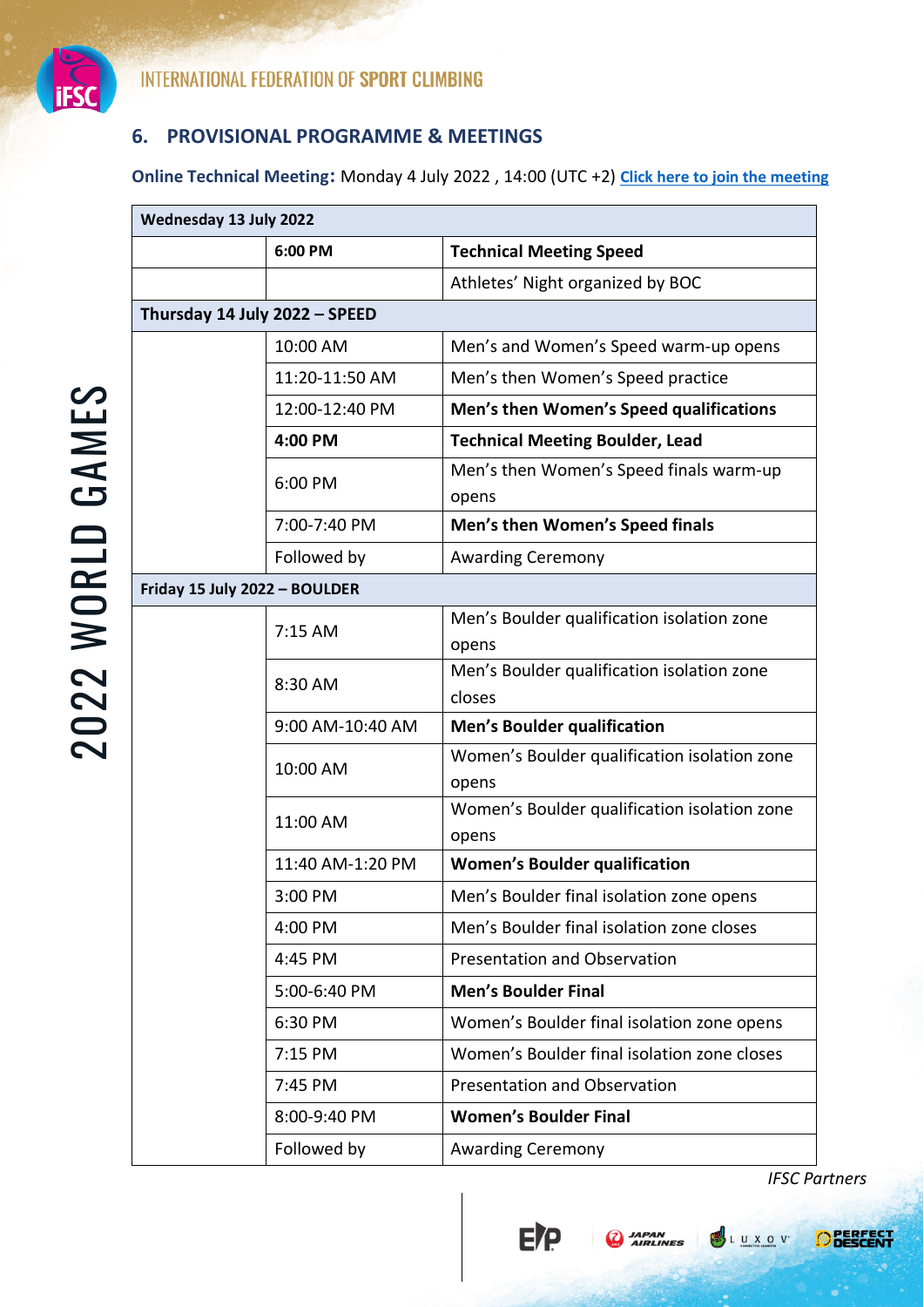

#### **INTERNATIONAL FEDERATION OF SPORT CLIMBING**

| Saturday 16 July 2022 - LEAD |                  |                                                           |
|------------------------------|------------------|-----------------------------------------------------------|
|                              | 9:00 AM          | Men's and Women's qualifications isolation<br>zone opens  |
|                              | 10:00 AM         | Men's and Women's qualifications isolation<br>zone closes |
|                              | 10:45 AM         | Observation                                               |
|                              | 11:00 AM-12:00PM | Men's and Women's qualifications                          |
|                              | 4:00 PM          | Men's and Women's finals isolation zone<br>opens          |
|                              | 5:00 PM          | Men's and Women's finals isolation zone<br>closes         |
|                              | 5:45 PM          | Presentation and observation                              |
|                              | 6:00 PM          | <b>Women's Lead Final</b>                                 |
|                              | Followed by      | <b>Men's Lead Final</b>                                   |
|                              | Followed by      | <b>Awarding Ceremony</b>                                  |
|                              |                  |                                                           |
|                              |                  |                                                           |
|                              |                  |                                                           |
|                              |                  |                                                           |
|                              |                  |                                                           |
|                              |                  |                                                           |

E/P

**A**<br>AIRLINES

L U X O V

**O** BESCENT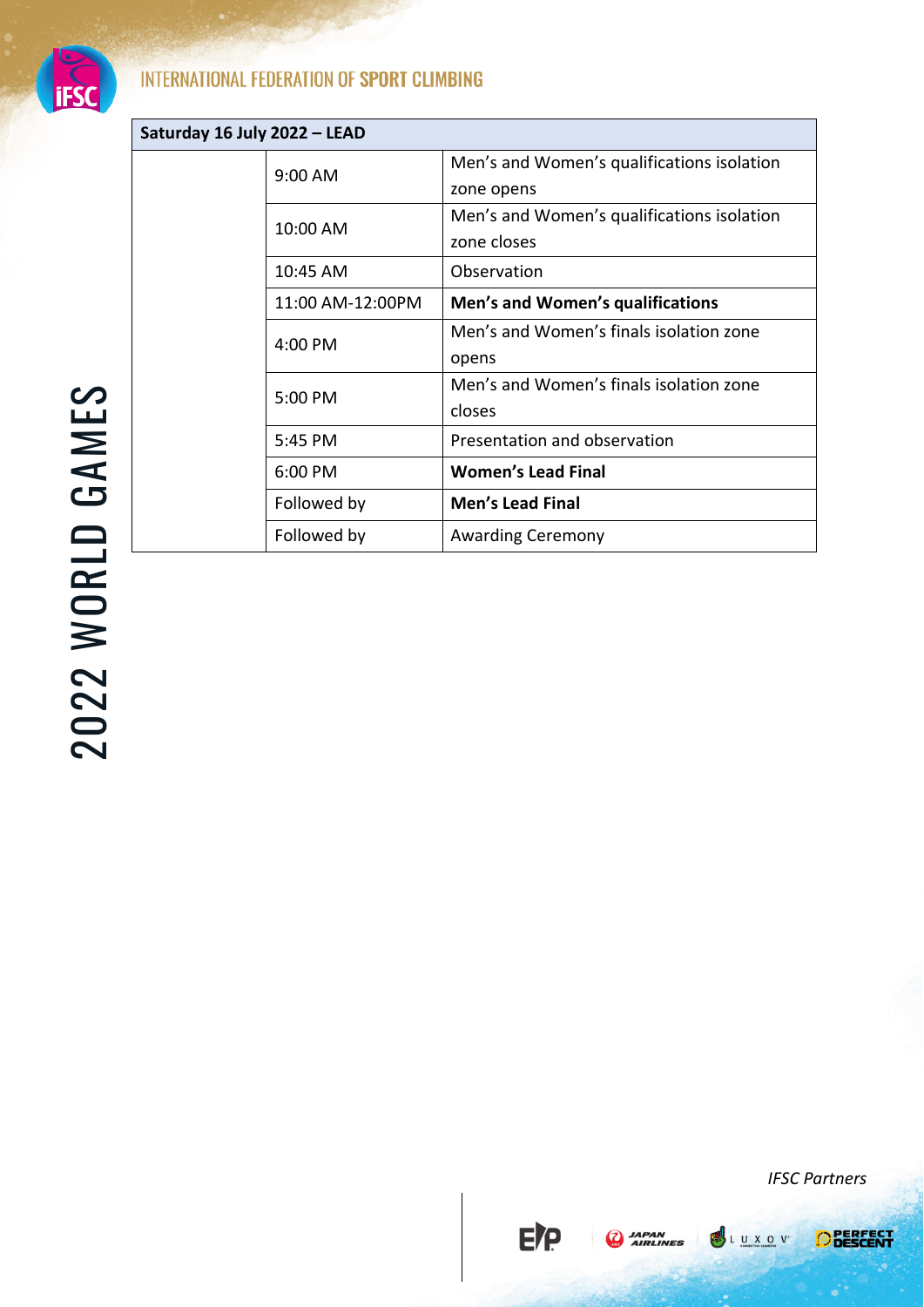

#### **7. COMPETITION INFORMATION & VENUE**

#### **Venue**

The competition venue is [Sloss Furnaces,](https://twg2022.com/venues/sloss/) a national historic landmark, which will house sport climbing, breaking, beach handball, and parkour events during TWG 2022.

#### **Number of Athletes**

36 Men and 36 Women will participate in Sport Climbing in The World Games 2022, with 12 men and 12 women participating in each discipline (Lead, Boulder, and Speed). For a complete list of qualified athletes: see IFSC page [\(here\)](https://www.theworldgames.org/editions/Birmingham-USA-13/qualifications) and IWGA page (here)

### **Competition format** Lead:

All 12 athletes to participate in the Qualification (Semi-inal as per IFSC Rules) round. Top eight (8) best-ranked athletes from the Qualification ranking will proceed to the Final round.

#### Boulder:

All 12 athletes to participate in the Qualification round (Semi-final as per IFSC Rules) round. Top six (6) best-ranked athletes from the Qualification ranking will proceed to the Final round.

Speed:

**Evention format**<br> **Evention format**<br> **Examples the State State Considered and WSA page (here)**<br> **Examples the Considered and WSA page (here)**<br> **Examples 12**<br> **Examples 2022**<br> **Examples 2022**<br> **Examples 2022**<br> **Examples 2** All 12 athletes, in a pair, to participate in the Qualification round (2 races). Top eight (8) fastest athletes from the ranking will proceed to the final round to compete in a series of elimination races (Quarterfinals, semifinals, finals).

#### **8. TRAINING AND LOCAL FACILITIES**

There is no formal training at the competition venue. Teams may train at the local climbing facilities in Birmingham:

• [High point Climbing](https://www.highpointclimbing.com/birmingham/birmingham-main) (Lead, Boulder, Speed) For entry rates and visiting hours for training: contact [blake@highpointclimbing.com](mailto:blake@highpointclimbing.com)

FIQ

JAPAN<br>AIRLINES

• [Birmingham Boulders](https://bhamboulders.com/) (Boulder) For entry rates and visiting hours for training: contact [joe@bhamboulders.com](mailto:joe@bhamboulders.com)

**OBECH** 

LUXOV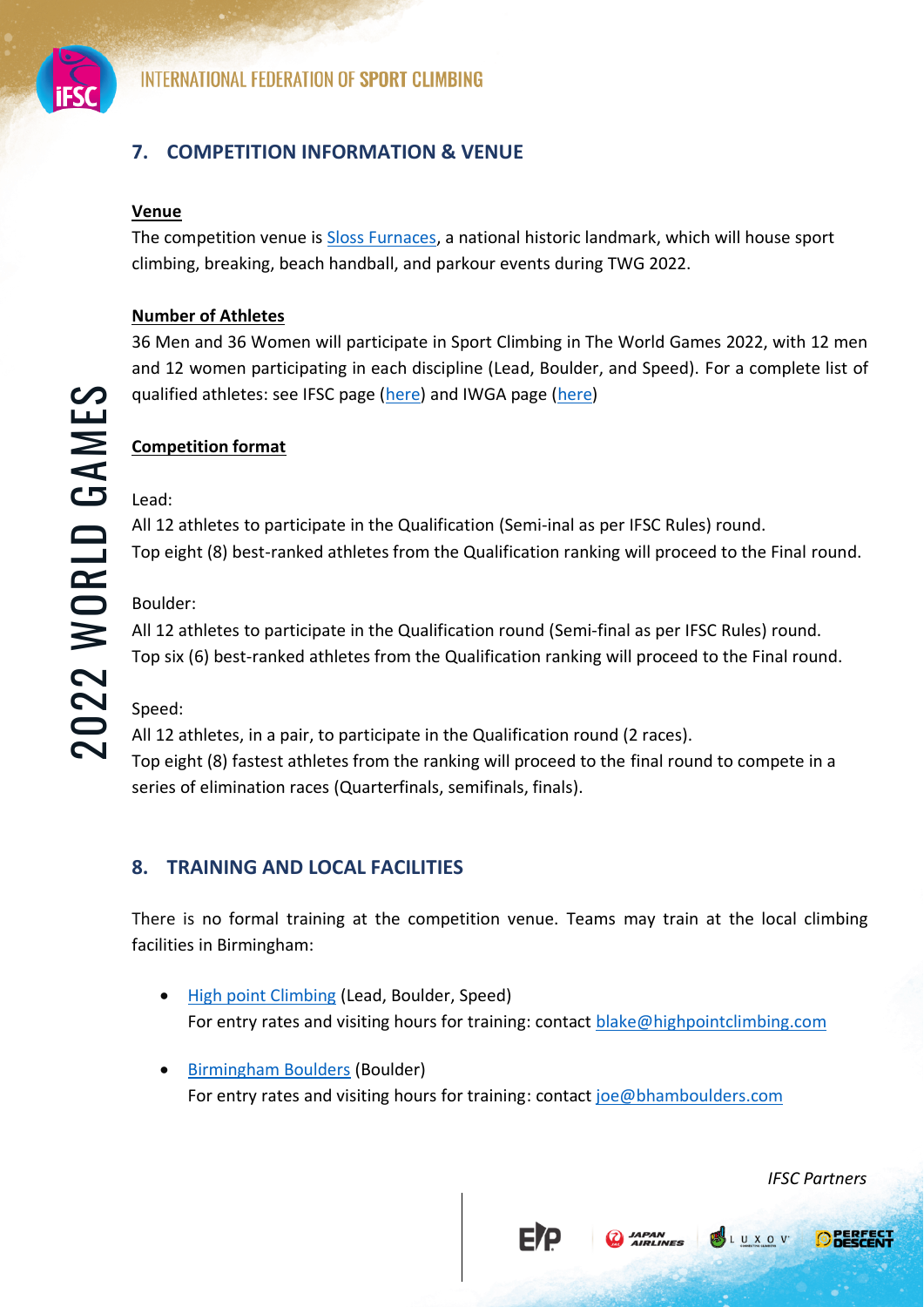

#### **9. ACCREDITATION AND MEALS**

For more information, see **The World Games 2022 Bulletin No.5** (click [here\)](https://www.theworldgames.org/files/wg2022/TWG%202022%20-%20Bulletin.pdf?1655720054)

#### **ACCREDITATION**

#### **Athletes** *(Category: IF-Passport holders)*:

The accreditation will cover the local transportation within the Games transportation network (airport, venues, athletes' villages), 3 meals per day at the athletes' village, and access to all sport venues. Athletes are welcome to attend other sports, however, seating at other sports' venues is limited and there will be no guarantee of the seats.

#### **Team officials (***Category: Extra Official***)**:

The "Extra Officials" accreditation will grant the local transportation within the Games transportation network (airport, venues, athletes' villages), 3 meals per day at the athletes' village, and access to the respective competition venue of the sport. Note: the cost of accreditation is at the expense of National Federations.

#### **Opening & Closing Ceremonies:**

In addition, the accredited participants will have the possibility to attend the Opening and Closing Ceremonies of The World Games, at your own cost for accommodation for extra night(s) required.

#### **MEALS**

#### **Catering at UAB:**

Meals will be provided at the dining hall on the campus of the UAB – Athletes' Village. Due to the requirements of the FDA (U.S. Food and Drug Administration) and the County Health Department, it is essential that athletes, coaches and officials attempt to eat every meal at the Athlete Village Dining Halls.

#### **At the competition venue:**

**Event Or The Conservation** of the ready to the states.<br> **Event Organiser's Partners in Summer Conservation** with a Games The "Extra Officials" accreditation will grant the local transportation within the Games<br> **Event Co** There will be no hot/cold meal options at the competition venues. Due to the requirements of the FDA (U.S. Food and Drug Administration) and the County Health Department, the BOC will provide only non-TCS (time and temperature control) food items, such as peanut butter & jelly sandwich, tuna pouch, trail mix, granola bars, protein bars, and fresh fruits, etc. at the venue.

FIP

**D** JAPAN

LUXOV<sup>.</sup>

**O** DERFECT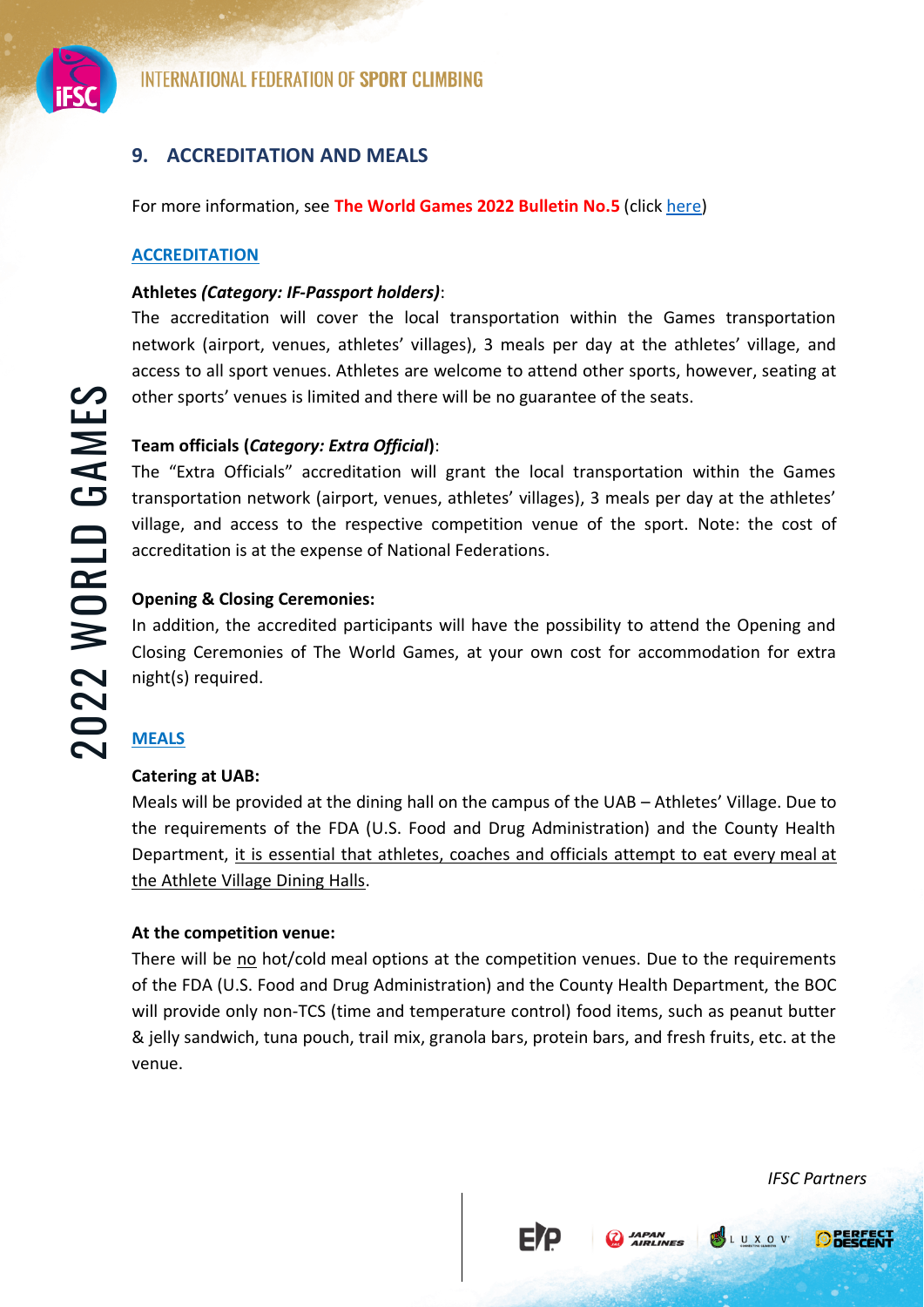

#### **10. ACCOMMODATION AND TRANSPORTATION**

For more information, see **The World Games 2022 Bulletin No.5** (click [here\)](https://www.theworldgames.org/files/wg2022/TWG%202022%20-%20Bulletin.pdf?1655720054).

#### **ACCOMMODATION**

University of Alabama-Birmingham (UAB) will be the location for the Athletes' Village and Sport Climbing athletes and team officials will be assigned in the UAB.

**Athletes** *(Category: "IF-Passport Holders)***:** The Birmingham Organizing Committee (BOC) will cover all costs related to accommodation, catering, and local transportation for the participating athletes. In principle, athletes from inside the USA may arrive two (2) days prior to the start of the competition. Athletes from outside the USA may arrive three (3) days prior to the start of their competition, with the right to obtain a Jetlag Day, as shown below:

| Arrival day (for IF-Passport holders inside USA)<br>12 July<br>Athlete's Night<br>13 July<br>14 July<br>Speed (Men, Women)<br>Boulder (Men, Women)<br>15 July<br>Lead (Men, Women)<br>16 July<br>Departure<br>17 July<br><b>TWG Closing Ceremony (Optional)</b><br>Team Officials (Category: Extra Officials): Limited capacity of rooms for team officials will be<br>available at the UAB at own costs, subject to the BOC confirmation on the room availability<br>and the payment completion. Due to the limited inventory, there is no guarantee for Extra<br>Officials to be housed at the Athletes Village. | 11 July | Jetlag Day (Arrival Day for IF-Passport holders outside USA) |
|--------------------------------------------------------------------------------------------------------------------------------------------------------------------------------------------------------------------------------------------------------------------------------------------------------------------------------------------------------------------------------------------------------------------------------------------------------------------------------------------------------------------------------------------------------------------------------------------------------------------|---------|--------------------------------------------------------------|
|                                                                                                                                                                                                                                                                                                                                                                                                                                                                                                                                                                                                                    |         |                                                              |
|                                                                                                                                                                                                                                                                                                                                                                                                                                                                                                                                                                                                                    |         |                                                              |
|                                                                                                                                                                                                                                                                                                                                                                                                                                                                                                                                                                                                                    |         |                                                              |
|                                                                                                                                                                                                                                                                                                                                                                                                                                                                                                                                                                                                                    |         |                                                              |
|                                                                                                                                                                                                                                                                                                                                                                                                                                                                                                                                                                                                                    |         |                                                              |
|                                                                                                                                                                                                                                                                                                                                                                                                                                                                                                                                                                                                                    |         |                                                              |
|                                                                                                                                                                                                                                                                                                                                                                                                                                                                                                                                                                                                                    |         |                                                              |
|                                                                                                                                                                                                                                                                                                                                                                                                                                                                                                                                                                                                                    |         |                                                              |
|                                                                                                                                                                                                                                                                                                                                                                                                                                                                                                                                                                                                                    |         |                                                              |
|                                                                                                                                                                                                                                                                                                                                                                                                                                                                                                                                                                                                                    |         |                                                              |
|                                                                                                                                                                                                                                                                                                                                                                                                                                                                                                                                                                                                                    |         |                                                              |
|                                                                                                                                                                                                                                                                                                                                                                                                                                                                                                                                                                                                                    |         |                                                              |
|                                                                                                                                                                                                                                                                                                                                                                                                                                                                                                                                                                                                                    |         |                                                              |
|                                                                                                                                                                                                                                                                                                                                                                                                                                                                                                                                                                                                                    |         |                                                              |
|                                                                                                                                                                                                                                                                                                                                                                                                                                                                                                                                                                                                                    |         |                                                              |
|                                                                                                                                                                                                                                                                                                                                                                                                                                                                                                                                                                                                                    |         |                                                              |
|                                                                                                                                                                                                                                                                                                                                                                                                                                                                                                                                                                                                                    |         |                                                              |

**ETP** 

**A** JAPAN



**PSLUXOV** 

**OBERFEG**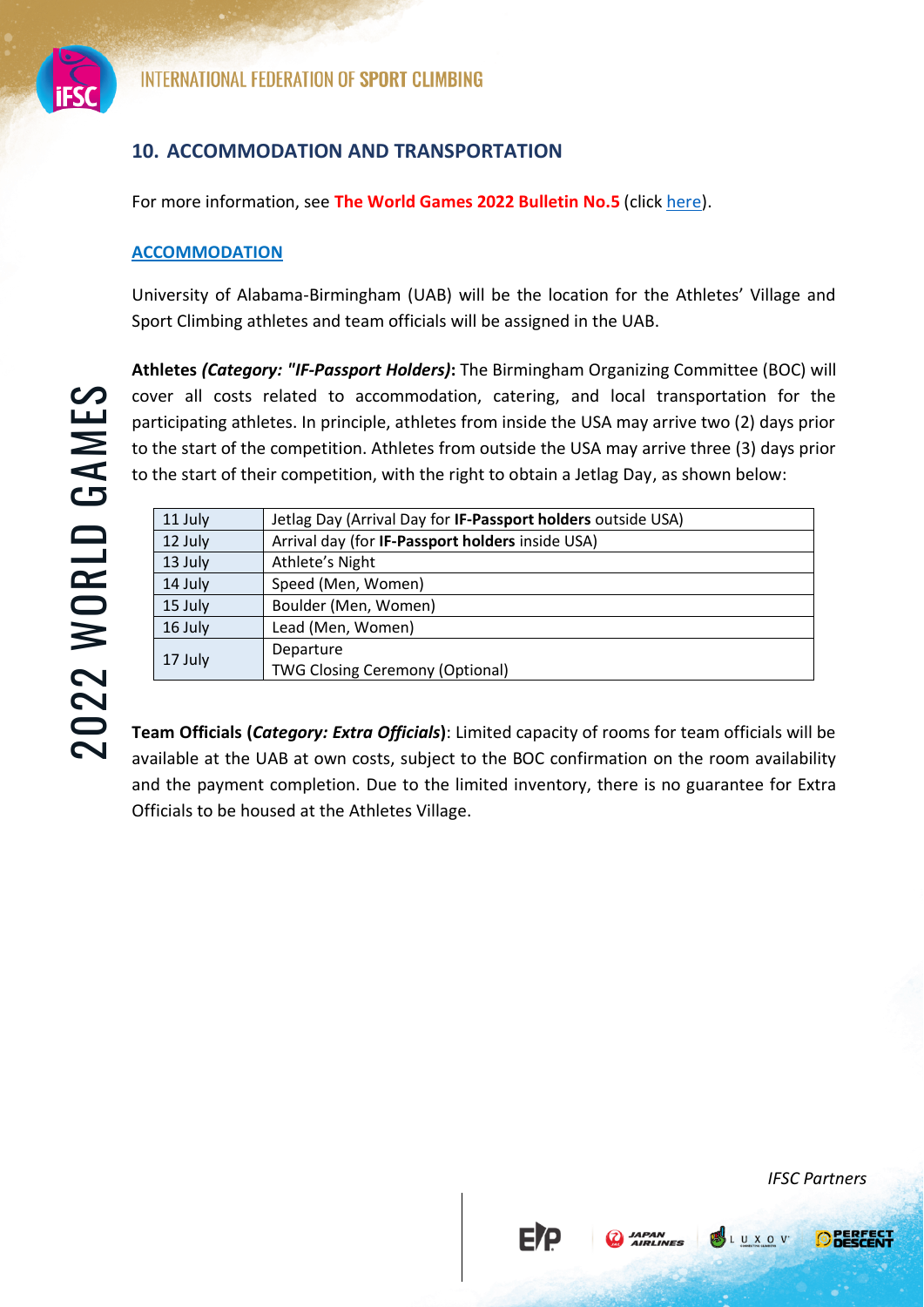

#### INTERNATIONAL FEDERATION OF SPORT CLIMBING

#### **SHUTTLE**

**Airport**: The shuttle transportation from/to airport and from/to venue and accommodation will be provided for all accredited persons.

**Venue**: With the venue is hosting a wide range of sports, the shuttles will be on continuous routes every 30 minutes. In principle, the shuttles are offered 2 hours prior to the start of the competition, and 1 hour post-competition. The schedule below is subject to change.



**To get around**: Accredited persons can also use **The World Games Transit Line – RIDE THE LINE** (click [here](https://twg2022.com/ride/#1653319779153-e14fd1ab-5ca0) for map and details) for free with their accreditation to reach various destinations. For example, the 'Yellow Line' will go from UAB campus and stops at Sloss Furnaces.

**ETP** 

*JAPAN<br>AIRLINES* 

**UBER/LYFT**: Outside the transportation operation hours, you may use the drive service apps.

#### **11. TICKET SALES**

For more information on tickets:<https://twg2022.com/tickets/>

**PSLUXOV** 

**O** BERFECT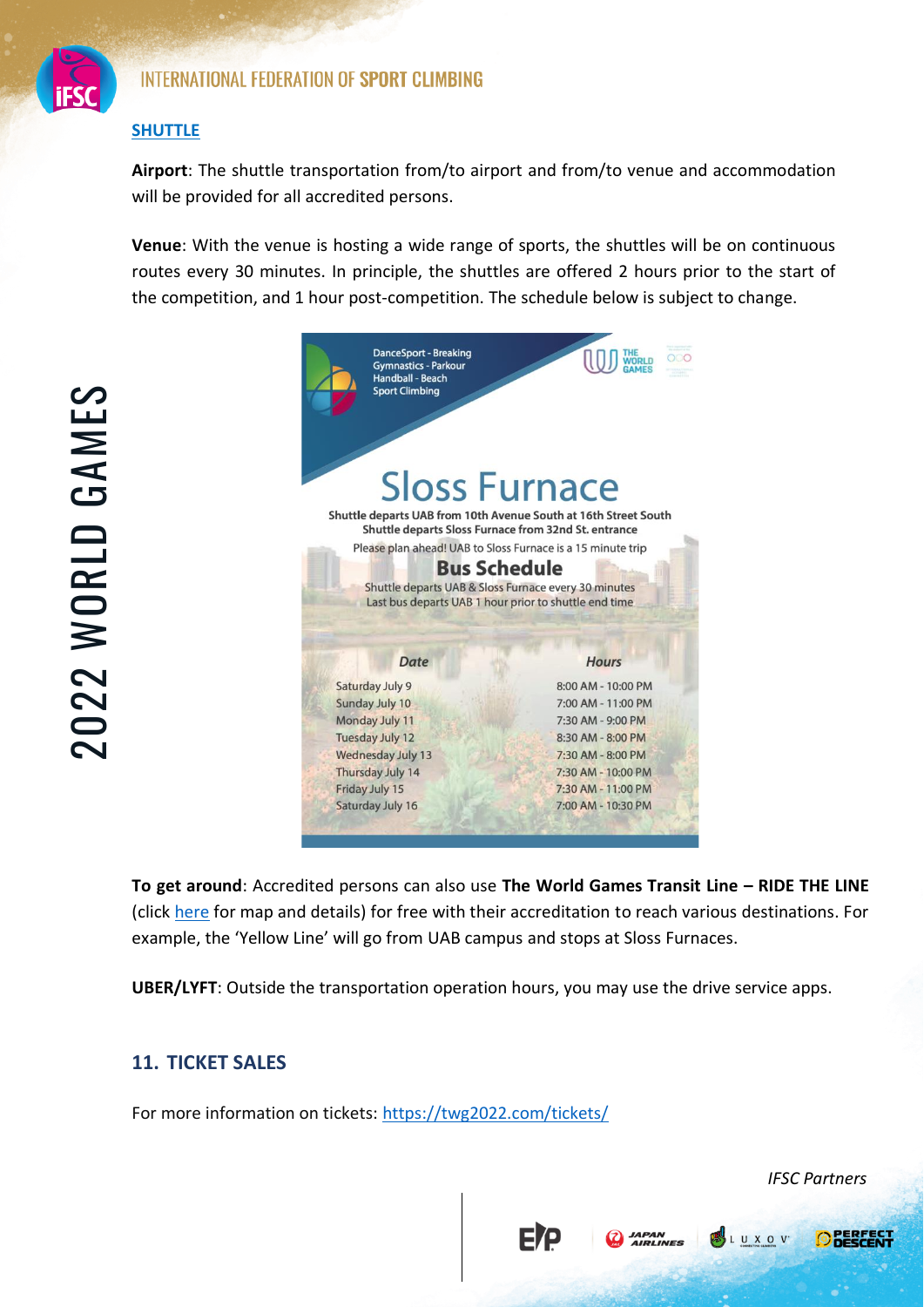

#### **12. VISA & TRAVEL INFORMATION**

For more information, see **The World Games 2022 Bulletin No.5** (clin[k here\)](https://www.theworldgames.org/files/wg2022/TWG%202022%20-%20Bulletin.pdf?1655720054).

#### **BEFORE TRAVELLING**

Travel and entry requirements to the United States: please check BOC's International Travel & Visas page at **<https://twg2022.com/international-travel-visas>**

#### **Visa**:

To determine if you require a visa to the United States, please refer to the Birmingham Organizing Committee's **Visa and Entry Handbook** [\(here\)](https://twg2022.com/wp-content/uploads/2019/08/EN-TWG2022-Visa-and-Entry-Handbook-IF-NOC-Jan-2022.pdf). If you need invitation for visa, please contact [sport@ifsc-climbing.org](mailto:sport@ifsc-climbing.org) immediately.

**Example 18**<br> **Event Organizing Committee's Visa and Entry Handbook** (here). If you need invitation for visa, please<br>
contact <u>sponteitisc-climbing.org</u> immediately.<br>
Due to the COVID pantent and consulate closures all ove Due to the COVID pandemic and consulate closures all over the world, it is highly recommended that athletes/officials start the visa application process and schedule interviews as early as possible in US consulates or embassies closest to their place of residence. For urgent issues, [travel@twg2022.com](mailto:travel@twg2022.com) may assist you with providing contacts and facilitating interviews on time.

#### **Arrival**

Upon arrival, there will be The World Games 2022 welcome desk where participants will be given more information and be escorted to their respective modes of transportation to their accommodation.

**ETP** 

**CO** JAPAN



LUXOV

**O DERFEC**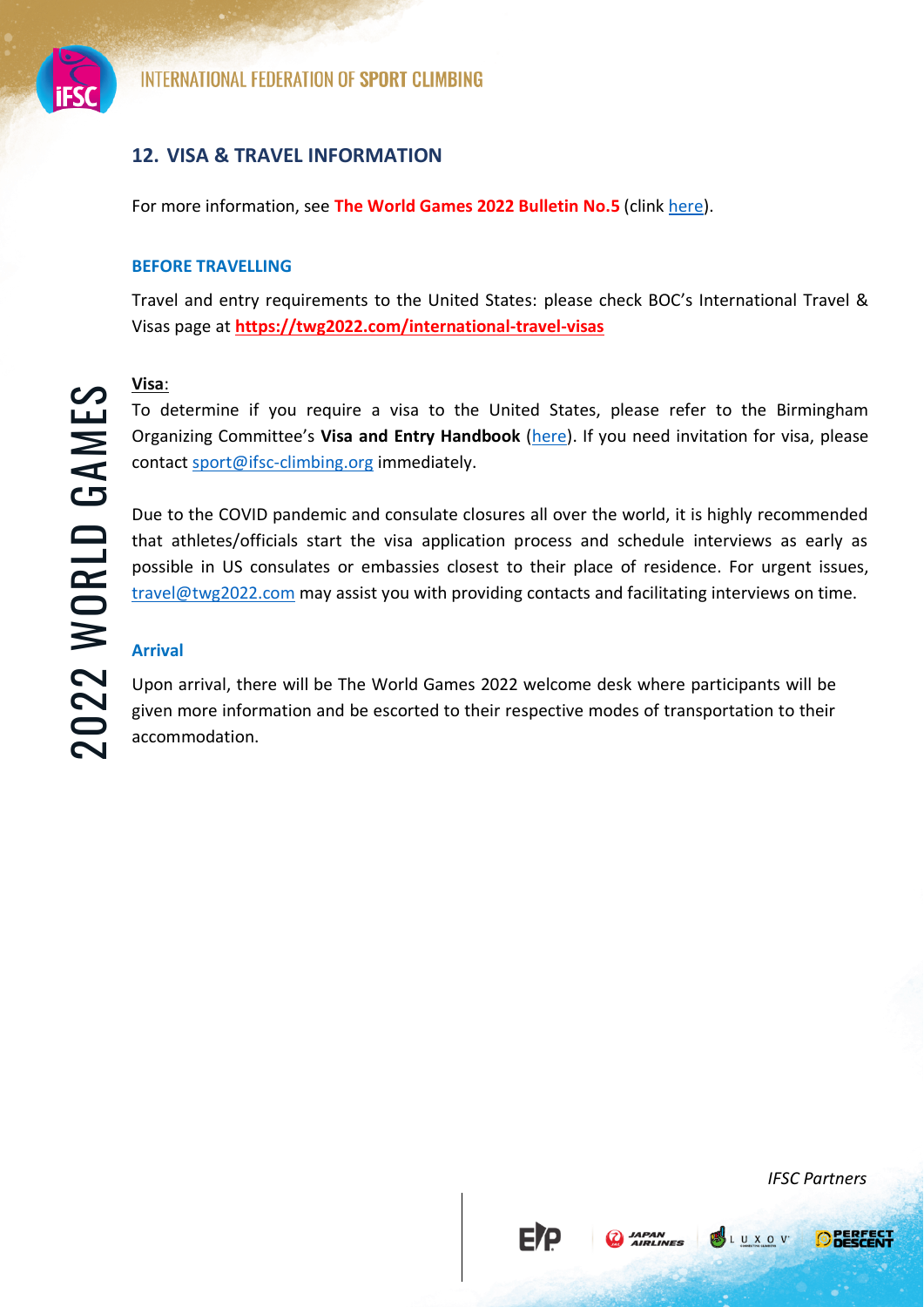

#### **13. MEDICAL INFORMATION – UPDATED**

For more information, see **The World Games 2022 Bulletin No.5** (click [here\)](https://www.theworldgames.org/files/wg2022/TWG%202022%20-%20Bulletin.pdf?1655720054).

#### **Personal Medical Insurance:**

**All delegates must have a valid medical insurance in order to receive accreditation**, either personal or provided via your organization. Athletes should have valid coverage for training and competition. Temporary athlete competition (Chubb) and travel medical insurance (IMG) are available for purchase as of May 1st via BOC benefits portal: [https://theworldgames.benefithub.com/.](https://theworldgames.benefithub.com/) Cost depends on age and term of coverage, however most policies should be in the \$60-\$100 range for a 30 day period. Proof of insurance must be provided at the accreditation center. Chubb and IMG policies are brokered by LBA Consulting via Benefits for Everyone. A language bar is available at the bottom on their webpage.

#### **FICS**

The medical services will be available at the competition venue by the organizer. In addition, provided by the *International Federation of Sport Chiropractic (FICS),* there will be chiropractic services made available to all accredited athletes during TWG 2022.

#### **Protocol For COVID-19 Safety – Updated 12 June 2022**

**EVENT THEST VENDENTIRENTS.** CONSIDENT CONDINSIBIT CONSIDENT THE DEVELONS THE CONSIDENT THE PARTNERS (SUPPRENT) AND THEST CONSIDENT THEST CONSIDENT THEST CONSIDER THE THEST CONSIDER THE THEST CONSIDER THE THE THE THE THE T The purpose of this The World Games 2022 Protocol for Participant COVID-19 Safety (**TWG Protocol**) is to help prevent the spread of SARS-CoV-2 and COVID-19 (**COVID-19**) during The World Games 2022 and avoid serious disease for all participating athletes, officials, staff, and related personnel (**Participants**). Concurrent with the primary goal of safety, this TWG Protocol seeks to balance protection against COVID-19, while avoiding unnecessary operational disruptions, including to competition schedules and gameplay. This TWG Protocol is fundamentally informed by and derived from guidance issued by the U.S. Department of Health & Human Services' Centers for Disease Control and Prevention (**CDC**). Given the evolving nature of scientific consensus and understanding of COVID-19, and thereby the CDC's guidance, this TWG Protocol is subject to change and may be modified from time to time, including through the completion of The World Games 2022.

The guidance in this Protocol is intended to supplement, not replace, any applicable federal, state, or local health and safety laws or regulations, which are subject to change, outside to control of The World Games 2022 organisers, and will apply and be followed for the duration of The World Games 2022.

FIP

**CO** JAPAN

**PSLUXOV** 

**OBERFECT**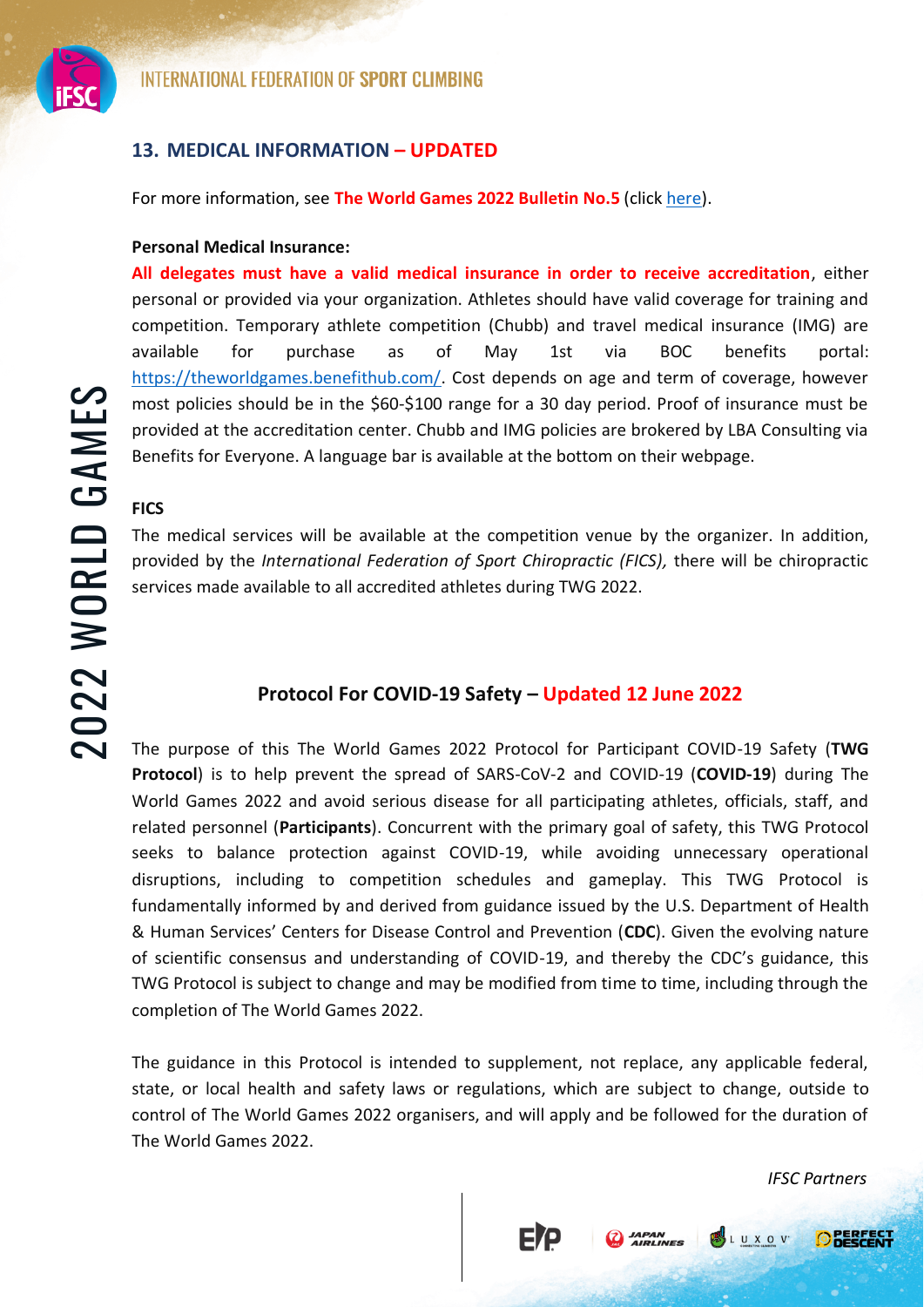

#### *1. Vaccination*

- All Participants are **required** to be fully vaccinated with the primary series of an accepted COVID-19 vaccine, subject only to religious or medical exemptions. At this time, while this TWG Protocol permits religious or medical exemptions, the United States requires all non-US citizens or non -US immigrants, to be fully vaccinated with the primary series of an accepted COVID-19 vaccine prior to travel to the United States by plane. Below are links outlining what constitutes an acceptable vaccine and being fully vaccinated, as well as the forms for claiming either a religious or medical exemption to the vaccine requirement.
	- o [Acceptable Vaccines](https://www.cdc.gov/coronavirus/2019-ncov/travelers/proof-of-vaccination.html#covid-vaccines)
	- o [Fully Vaccinated Definition](https://www.cdc.gov/coronavirus/2019-ncov/travelers/noncitizens-US-air-travel.html)
	- o Religious Exemption Form
	- o Medical Exemption Form
- As noted in the preamble, state or local rules will apply, including for access to all facilities in which The World Games 2022 will take place. At present neither the City of Birmingham nor the State of Alabama has vaccination requirements with certain exceptions, such as for workers in healthcare facilities.
- *2. Testing, Screening, and COVID-19 Surveillance*
- An a considered benefiction<br> **Exercuted Definition**<br> **Event Organiser Schemiston Form**<br> **Event Organiser Schemiston Form**<br> **Exercise Consider Schemiston Form**<br> **Exercise of Alabama has vaccination requirements with ce Onsite Testing Services:** TWG2022 has contracted with a local, high-quality healthcare provider who will conduct laboratory COVID-19 testing for Participants. This testing will occur via stations located in each Athlete Village location (UAB and BSC), as well as at the Sheraton Hotel. The exact location of testing stations will be provided prior to Participant arrival. Testing will be available daily, and hours of operation will be adjusted and clearly communicated based on the demand and local community transmission at the time of the games. Individuals who test positive through the contractor's medical testing system will receive an email or text message, with important information about isolation protocols.
	- Asymptomatic Testing: There is no current requirement for asymptomatic testing, but all Participants are asked to promptly report symptoms and submit to testing, if they have symptoms of COVID 19, including but not limited to fever.
	- **Symptomatic Testing:** Participants with COVID-19 symptoms, regardless of vaccination status, will be immediately isolated and tested. The individual will not be allowed to return to work, training, or competition until a negative test result is returned. It is the stated goal of the organizers of The World Games 2022 to ensure that Participants will be offered an antigen test, which will provide the most rapid test results. There will be no charge for this testing.

FIP

**CO** JAPAN

**PSLUXOV** 

**O DERFECT**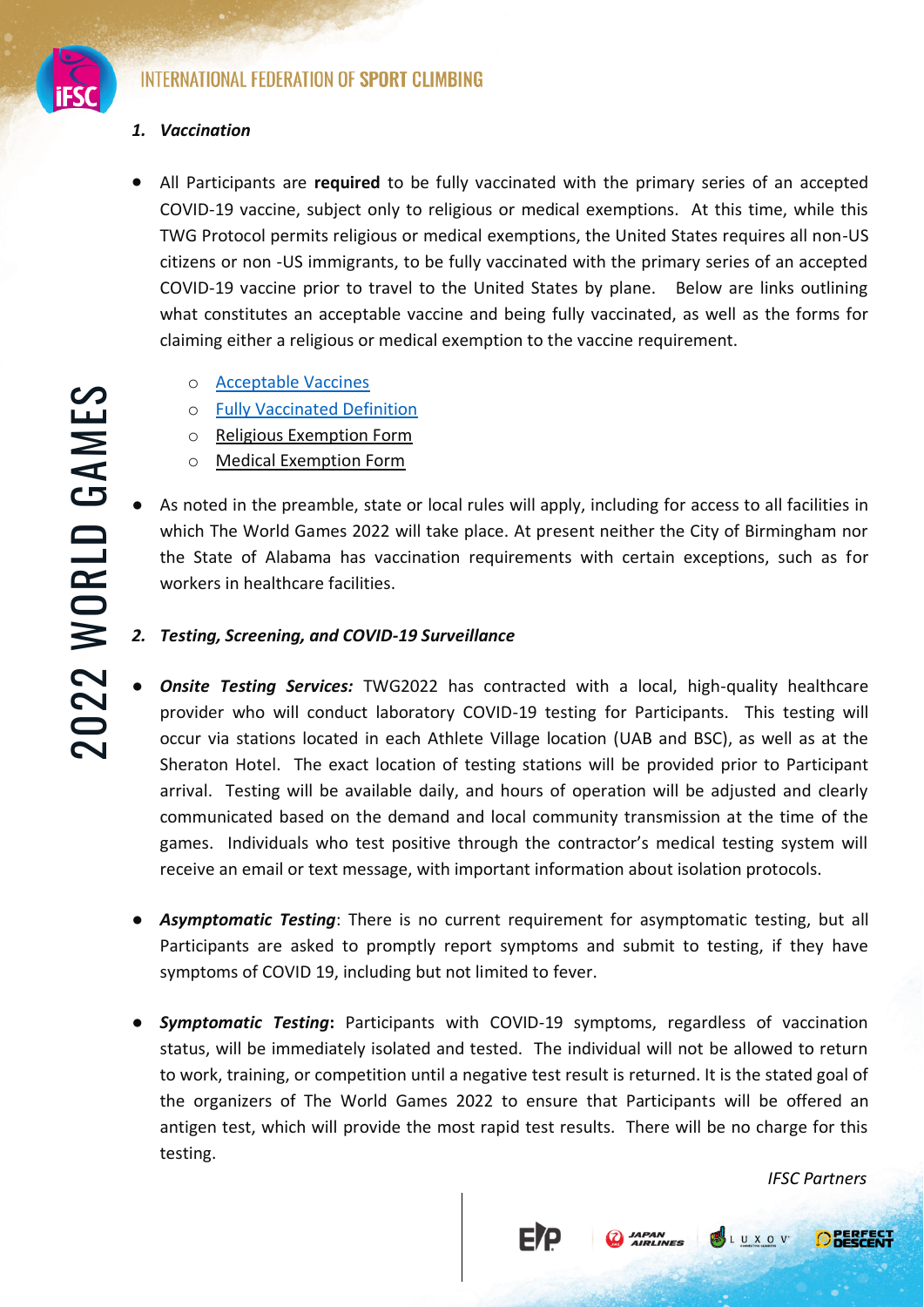

- **Testing and Quarantine of Exposed Persons**: Participants who are fully vaccinated who have experienced a close contact exposure will not be asked to self-quarantine and will be allowed to continue to work, train, or compete. Participants who are unvaccinated who have experienced a close contact exposure will not be allowed to work, train, or compete and will be asked to self-quarantine for 5 days from the date of the exposure. Regardless of their vaccination status, Participants who have had a close contact exposure with someone known or suspected of having COVID-19 will be tested upon request, at the expense of the individual.
- **Testing for Departure from Birmingham:** For the Participants whose country of residence requires a negative test for re-entry, the organizers of The World Games 2022 will ensure access to testing prior to departure. It is incumbent upon each Participant requiring such testing to request it. The fee for testing will be \$100 per test. Testing turnaround times for PCR test are project to be 24 hours or less and turnaround times for antigen testing is approximately 20 minutes.
	- **3.** *Isolation, Quarantine, and Contact Tracing*
	- [Current CDC guidelines](https://www.cdc.gov/coronavirus/2019-ncov/your-health/quarantine-isolation.html#:~:text=Stay%20home%20for%205%20days,Do%20not%20travel.&text=End%20isolation%20after%205%20full,and%20your%20symptoms%20are%20improving.) will be followed for Participants who test positive.
- **Enting for Departure from Birmingham:** For the Participants whose country of residence constants a negative test for re-entry, the organizer of the World Games 2022 will ensure access to testing prior to departure. It **Positive test notification:** Individuals who test positive through the testing system described herein will receive an email or text message with important information about isolation protocols. This notification will also be sent to the Local Organizing Committee's Chief Operating Officer and Medical Co-Chairs, as well as the IWGA Medical Chair. Individuals who test positive through external testing mechanisms are required to report positive test results to Local Organizing Committee Officials and will be expected to following local isolation protocols (see below).
	- **Isolation Protocols:** Based on current CDC guidelines, individuals who test positive will be asked to isolate for a minimum of 5 days from symptom onset and can return to routine activities on day 6, at the earliest, if all symptoms are resolved. However, asymptomatic individuals who return to routine activities prior to day 11 from symptom onset must continue to wear a well-fitting mask on days 6–10.
	- **Contact Tracing:** The Local Organizing Committee will provide a contact tracer who will attempt to identify any close contact exposures of Participants who are covid positive and notify such contacts, as soon as practicable in order to prevent further exposure.

FIP

*JAPAN<br>AIRLINES* 

**O REBEEC** 

**PSLUXOV**